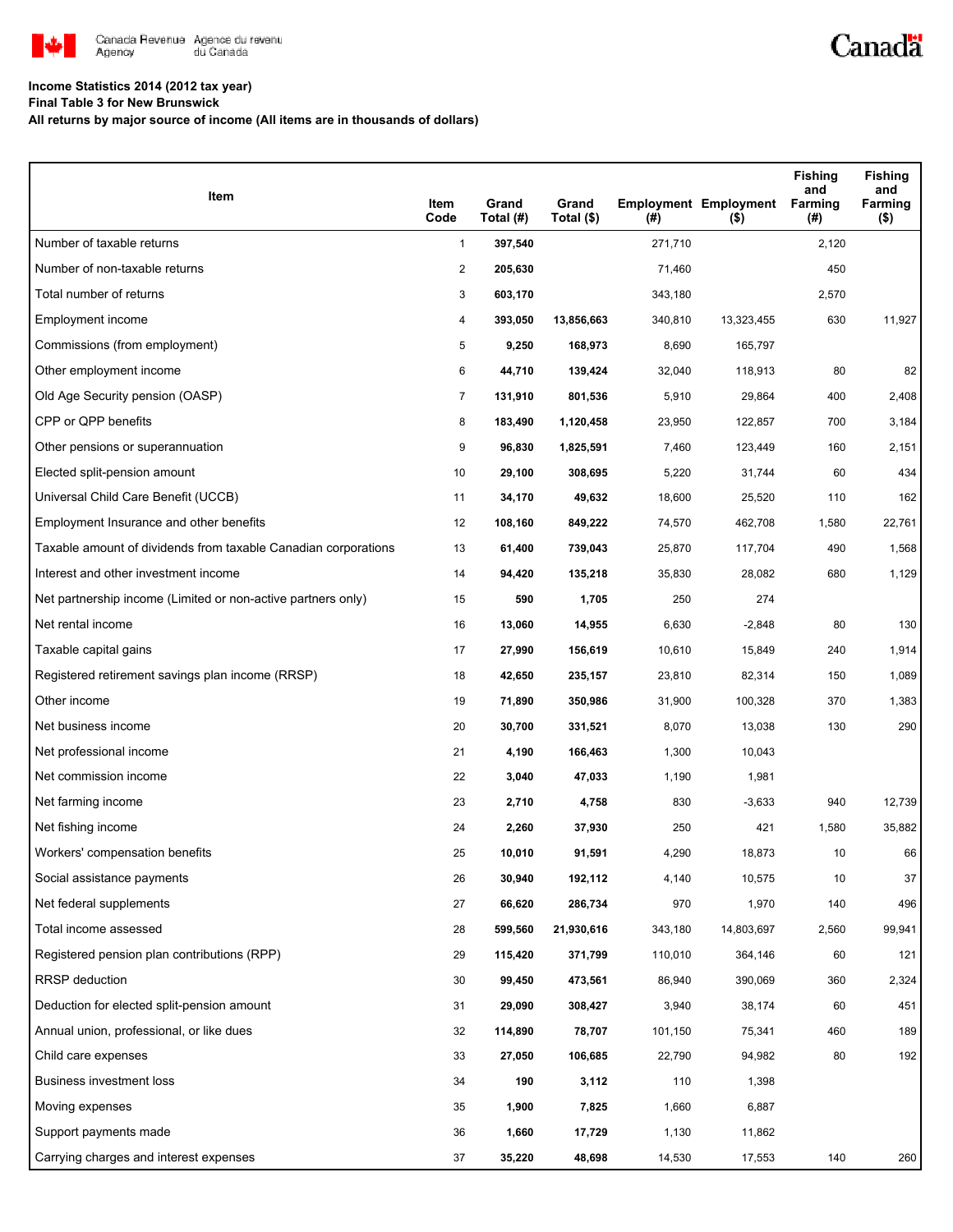

## **Income Statistics 2014 (2012 tax year)**

**Final Table 3 for New Brunswick**

## **All returns by major source of income (All items are in thousands of dollars)**

| Item                                                                                           | Item<br>Code | Grand<br>Total (#) | Grand<br>Total (\$) | $($ #)  | <b>Employment Employment</b><br>$($ \$) | <b>Fishing</b><br>and<br>Farming<br>(#) | <b>Fishing</b><br>and<br>Farming<br>$($ \$) |
|------------------------------------------------------------------------------------------------|--------------|--------------------|---------------------|---------|-----------------------------------------|-----------------------------------------|---------------------------------------------|
| Deductions for CPP/QPP contributions on self-employment and<br>other earnings                  | 38           | 23,660             | 17,134              | 3,980   | 672                                     | 1,660                                   | 1,597                                       |
| Deductions for provincial parental insurance plan (PPIP) premiums<br>on self-employment income | 39           |                    |                     |         |                                         |                                         |                                             |
| Exploration and development expenses                                                           | 40           | 340                | 2,976               | 130     | 1,563                                   |                                         |                                             |
| Other employment expenses                                                                      | 41           | 18,710             | 78,609              | 16,520  | 71,755                                  | 30                                      | 49                                          |
| Clergy residence deduction                                                                     | 42           | 900                | 10,043              | 830     | 9,511                                   |                                         |                                             |
| Other deductions                                                                               | 43           | 21,980             | 29,383              | 13,390  | 9,332                                   | 160                                     | 111                                         |
| Total deductions before adjustments                                                            | 44           | 290,900            | 1,554,913           | 209,520 | 1,093,354                               | 1,980                                   | 5,971                                       |
| Social benefits repayment                                                                      | 45           | 10,750             | 25,438              | 6,710   | 13,105                                  | 300                                     | 896                                         |
| Net income after adjustments                                                                   | 46           | 598,190            | 20,361,429          | 342,930 | 13,697,896                              | 2,460                                   | 94,865                                      |
| Canadian Forces personnel and police deduction                                                 | 47           | 510                | 19,322              | 510     | 19,272                                  |                                         |                                             |
| Security options deductions                                                                    | 48           | 360                | 6,244               | 340     | 5,979                                   |                                         |                                             |
| Other payments deductions                                                                      | 49           | 105,520            | 570,445             | 9,310   | 31,434                                  | 160                                     | 599                                         |
| Non-capital losses of other years                                                              | 50           | 470                | 3,757               | 180     | 1,514                                   |                                         |                                             |
| Net capital losses of other years                                                              | 51           | 6,160              | 10,617              | 2,210   | 2,101                                   | 50                                      | 71                                          |
| Capital gains deduction                                                                        | 52           | 840                | 59,471              | 230     | 3,695                                   | 50                                      | 4,216                                       |
| Northern residents deductions                                                                  | 53           | 520                | 1,054               | 490     | 1,009                                   |                                         |                                             |
| Additional deductions                                                                          | 54           | 7,250              | 22,126              | 330     | 2,649                                   |                                         |                                             |
| Farming/fishing losses of prior years                                                          | 55           | 120                | 2,006               | 30      | 168                                     | 60                                      | 1,682                                       |
| Total deductions from net income                                                               | 56           | 117,570            | 695,047             | 13,500  | 67,825                                  | 310                                     | 6,574                                       |
| Taxable income assessed                                                                        | 57           | 582,110            | 19,668,131          | 342,900 | 13,630,129                              | 2,450                                   | 88,420                                      |
| Basic personal amount                                                                          | 58           | 603,160            | 6,504,521           | 343,170 | 3,697,819                               | 2,570                                   | 27,800                                      |
| Age amount                                                                                     | 59           | 128,890            | 808,546             | 4,990   | 23,916                                  | 380                                     | 2,235                                       |
| Spouse or common-law partner amount                                                            | 60           | 42,400             | 282,770             | 26,940  | 194,874                                 | 320                                     | 2,126                                       |
| Amount for eligible dependant                                                                  | 61           | 24.410             | 249,306             | 16,380  | 166,501                                 | 40                                      | 436                                         |
| Amount for children 17 and under                                                               | 62           | 78,060             | 286,805             | 61,800  | 225,490                                 | 390                                     | 1,508                                       |
| Amount for infirm dependants age 18 or older                                                   | 63           | 690                | 3,583               | 360     | 1,855                                   |                                         |                                             |
| CPP or QPP contributions through employment                                                    | 64           | 345,380            | 475,764             | 311,210 | 460,033                                 | 540                                     | 440                                         |
| CPP or QPP contributions on self-employment and other earnings                                 | 65           | 23,660             | 17,134              | 3,980   | 672                                     | 1,660                                   | 1,597                                       |
| Employment Insurance premiums                                                                  | 66           | 353,470            | 185,830             | 313,710 | 177,396                                 | 1,730                                   | 1,057                                       |
| PPIP premiums paid                                                                             | 67           |                    |                     |         |                                         |                                         |                                             |
| PPIP premiums payable on employment income                                                     | 68           |                    |                     |         |                                         |                                         |                                             |
| PPIP premiums payable on self-employment income                                                | 69           |                    |                     |         |                                         |                                         |                                             |
| Volunteer firefighters' amount                                                                 | 70           | 2,790              | 8,373               | 2,350   | 7,062                                   | 30                                      | 96                                          |
| Canada employment amount                                                                       | 71           | 390,360            | 415,984             | 330,890 | 360,311                                 | 630                                     | 644                                         |
| Public transit amount                                                                          | 72           | 4,500              | 1,823               | 3,760   | 1,599                                   |                                         |                                             |
| Children's fitness amount                                                                      | 73           | 31,350             | 15,866              | 27,860  | 14,149                                  | 160                                     | 71                                          |
| Children's arts amount                                                                         | 74           | 8,060              | 3,515               | 7,210   | 3,141                                   | 20                                      | $\overline{7}$                              |

Canadä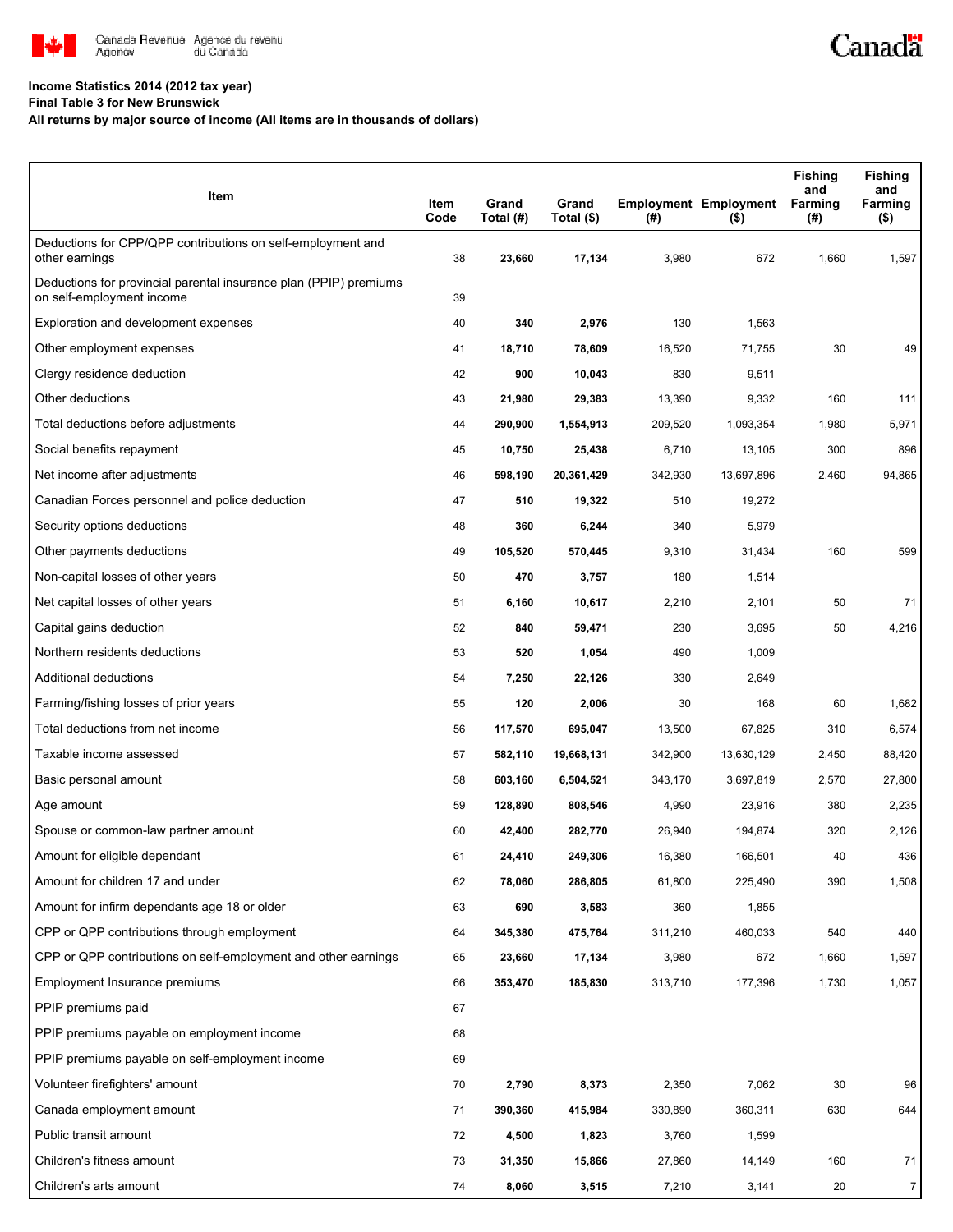

## **Income Statistics 2014 (2012 tax year)**

**Final Table 3 for New Brunswick**

**All returns by major source of income (All items are in thousands of dollars)**

| <b>Item</b>                                                       |              |                    |                     |         |                                         | <b>Fishing</b><br>and | <b>Fishing</b><br>and |
|-------------------------------------------------------------------|--------------|--------------------|---------------------|---------|-----------------------------------------|-----------------------|-----------------------|
|                                                                   | Item<br>Code | Grand<br>Total (#) | Grand<br>Total (\$) | (#)     | <b>Employment Employment</b><br>$($ \$) | Farming<br>(#)        | Farming<br>$($ \$)    |
| Home buyers' amount                                               | 75           | 4,010              | 18,613              | 3,680   | 17,140                                  |                       |                       |
| Pension income amount                                             | 76           | 115,630            | 221,255             | 12,340  | 23,359                                  | 210                   | 378                   |
| Caregiver amount                                                  | 77           | 5,360              | 25,602              | 3,490   | 16,756                                  | 50                    | 223                   |
| Disability amount                                                 | 78           | 18,400             | 138,522             | 3,510   | 26,430                                  | 30                    | 211                   |
| Disability amount transferred from a dependant                    | 79           | 7,080              | 68,374              | 5,030   | 50,807                                  | 50                    | 405                   |
| Interest paid on student loans                                    | 80           | 25,930             | 16,651              | 23,870  | 15,519                                  |                       |                       |
| Tuition, education, and textbook amounts                          | 81           | 29,780             | 146,938             | 25,200  | 123,719                                 | 70                    | 96                    |
| Tuition, education, and textbook amounts transferred from a child | 82           | 13,930             | 72,822              | 11,960  | 62,844                                  | 90                    | 507                   |
| Amounts transferred from spouse or common-law partner             | 83           | 30,100             | 157,253             | 8,630   | 41,533                                  | 170                   | 949                   |
| Medical expenses                                                  | 84           | 134,180            | 313,644             | 65,920  | 101,342                                 | 740                   | 1,782                 |
| Total tax credits on personal amounts                             | 85           | 603,160            | 1,565,954           | 343,170 | 872,158                                 | 2,570                 | 6,389                 |
| Allowable charitable donations and government gifts               | 86           | 120,650            | 213,235             | 72,180  | 72,132                                  | 710                   | 1,044                 |
| Eligible cultural and ecological gifts                            | 87           | 170                | 152                 | 80      | 35                                      |                       |                       |
| Total tax credit on donations and gifts                           | 88           | 118,960            | 41,712              | 70,880  | 19,580                                  | 690                   | 289                   |
| Total federal non-refundable tax credits                          | 89           | 603,160            | 1,607,666           | 343,170 | 891,737                                 | 2,570                 | 6,678                 |
| Federal dividend tax credit                                       | 90           | 53,550             | 98,987              | 25,310  | 16,280                                  | 380                   | 179                   |
| Overseas employment tax credit                                    | 91           | 130                | 1,345               | 130     | 1,340                                   |                       |                       |
| Minimum tax carryover                                             | 92           | 600                | 1,667               | 160     | 608                                     |                       |                       |
| Basic federal tax                                                 | 93           | 370,890            | 1,897,330           | 265,130 | 1,493,236                               | 1,850                 | 8,841                 |
| Federal Foreign Tax Credit                                        | 94           | 13,410             | 8,234               | 6,040   | 5,838                                   |                       |                       |
| Federal Political contribution tax credit                         | 95           | 2,370              | 368                 | 890     | 151                                     | 10                    | $\mathbf{1}$          |
| <b>Investment Tax Credit</b>                                      | 96           | 1,250              | 2,128               | 220     | 520                                     | 740                   | 1,027                 |
| Labour-sponsored funds tax credit                                 | 97           | 1,080              | 193                 | 1,010   | 169                                     |                       |                       |
| Alternative minimum tax payable                                   | 98           | 430                | 2,375               | 40      | 72                                      |                       |                       |
| Net federal tax                                                   | 99           | 370,010            | 1,887,803           | 264,560 | 1,487,864                               | 1,780                 | 7,429                 |
| CPP contributions on self-employment                              | 100          | 23,660             | 34,269              | 3,980   | 1,344                                   | 1,660                 | 3,193                 |
| Social Benefits repayment                                         | 101          | 10,750             | 25,438              | 6,710   | 13,105                                  | 300                   | 896                   |
| <b>Net Provincial Tax</b>                                         | 102          | 380,530            | 1,201,127           | 264,920 | 940,505                                 | 1,860                 | 5,435                 |
| Total tax payable                                                 | 103          | 397,540            | 3,148,672           | 271,710 | 2,442,822                               | 2,120                 | 16,954                |

Canadä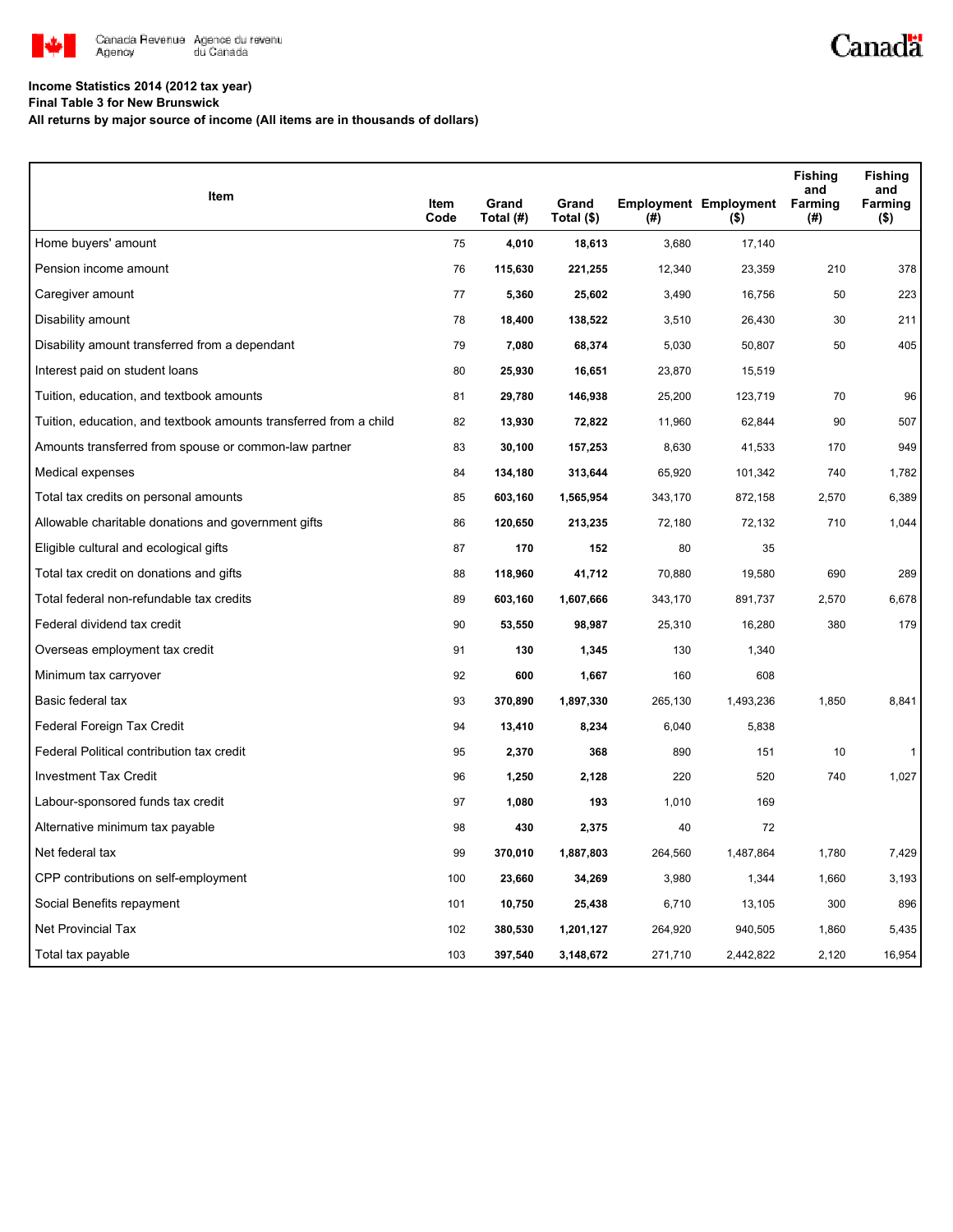| Item                                                                                              | Item<br>Code   | Income $(\#)$ | $Income$ (\$) | <b>Sales</b><br>Professional Professional (Self-Employment) (Self-Employment)<br>(#) | <b>Sales</b><br>$($ \$) | Proprietorship/ Proprietorship/<br><b>Partnerships</b><br>(#) | <b>Partnerships</b><br>$($ \$) |
|---------------------------------------------------------------------------------------------------|----------------|---------------|---------------|--------------------------------------------------------------------------------------|-------------------------|---------------------------------------------------------------|--------------------------------|
| Number of taxable returns                                                                         | $\mathbf{1}$   | 1,890         |               | 1,030                                                                                |                         | 14,690                                                        |                                |
| Number of non-taxable returns                                                                     | 2              | 160           |               | 150                                                                                  |                         | 3,050                                                         |                                |
| Total number of returns                                                                           | 3              | 2,050         |               | 1,180                                                                                |                         | 17,740                                                        |                                |
| Employment income                                                                                 | 4              | 390           | 7,316         | 250                                                                                  | 2,616                   | 3,490                                                         | 49,260                         |
| Commissions (from employment)                                                                     | 5              |               |               | 20                                                                                   | 118                     | 70                                                            | 671                            |
| Other employment income                                                                           | 6              | 80            | 167           | 50                                                                                   | 103                     | 520                                                           | 1,084                          |
| Old Age Security pension (OASP)                                                                   | $\overline{7}$ | 270           | 1,468         | 130                                                                                  | 715                     | 1,380                                                         | 7,698                          |
| CPP or QPP benefits                                                                               | 8              | 400           | 2,875         | 240                                                                                  | 1,588                   | 2,910                                                         | 14,690                         |
| Other pensions or superannuation                                                                  | 9              | 150           | 4,159         | 80                                                                                   | 1,068                   | 790                                                           | 12,958                         |
| Elected split-pension amount                                                                      | 10             | 70            | 403           | 40                                                                                   | 321                     | 510                                                           | 3,873                          |
| Universal Child Care Benefit (UCCB)                                                               | 11             | 130           | 206           | 90                                                                                   | 144                     | 1,540                                                         | 2,227                          |
| Employment Insurance and other benefits                                                           | 12             | 50            | 296           | 40                                                                                   | 199                     | 850                                                           | 6,195                          |
| Taxable amount of dividends from taxable<br>Canadian corporations                                 | 13             | 430           | 4,719         | 220                                                                                  | 1,288                   | 1,540                                                         | 5,543                          |
| Interest and other investment income                                                              | 14             | 620           | 1,697         | 190                                                                                  | 181                     | 2,430                                                         | 2,761                          |
| Net partnership income (Limited or<br>non-active partners only)                                   | 15             |               |               |                                                                                      |                         | 20                                                            | 55                             |
| Net rental income                                                                                 | 16             | 120           | $-81$         | 80                                                                                   | $-76$                   | 800                                                           | 1,002                          |
| Taxable capital gains                                                                             | 17             | 220           | 663           | 100                                                                                  | 164                     | 820                                                           | 2,401                          |
| Registered retirement savings plan<br>income (RRSP)                                               | 18             | 170           | 1,602         | 170                                                                                  | 1,174                   | 1,310                                                         | 6,427                          |
| Other income                                                                                      | 19             | 360           | 1,316         | 230                                                                                  | 689                     | 1,520                                                         | 4,627                          |
| Net business income                                                                               | 20             | 70            | 267           | 60                                                                                   | 154                     | 17,360                                                        | 306,949                        |
| Net professional income                                                                           | 21             | 2,030         | 149,358       |                                                                                      |                         | 40                                                            | 438                            |
| Net commission income                                                                             | 22             |               |               | 1,160                                                                                | 41,898                  | 90                                                            | 425                            |
| Net farming income                                                                                | 23             |               |               |                                                                                      |                         | 110                                                           | $-432$                         |
| Net fishing income                                                                                | 24             |               |               |                                                                                      |                         | 20                                                            | 89                             |
| Workers' compensation benefits                                                                    | 25             |               |               |                                                                                      |                         | 150                                                           | 897                            |
| Social assistance payments                                                                        | 26             |               |               |                                                                                      |                         | 130                                                           | 387                            |
| Net federal supplements                                                                           | 27             | 30            | 87            | 10                                                                                   | 31                      | 540                                                           | 1,702                          |
| Total income assessed                                                                             | 28             | 2,040         | 175,978       | 1,180                                                                                | 52,439                  | 17,640                                                        | 432,149                        |
| Registered pension plan contributions<br>(RPP)                                                    | 29             | 40            | 85            | 20                                                                                   | 28                      | 370                                                           | 793                            |
| RRSP deduction                                                                                    | 30             | 890           | 12,792        | 340                                                                                  | 2,882                   | 2,680                                                         | 13,850                         |
| Deduction for elected split-pension<br>amount                                                     | 31             | 90            | 1,261         | 30                                                                                   | 332                     | 360                                                           | 3,283                          |
| Annual union, professional, or like dues                                                          | 32             | 180           | 151           | 70                                                                                   | 38                      | 820                                                           | 311                            |
| Child care expenses                                                                               | 33             | 150           | 569           | 70                                                                                   | 293                     | 1,140                                                         | 3,363                          |
| <b>Business investment loss</b>                                                                   | 34             |               |               |                                                                                      |                         |                                                               |                                |
| Moving expenses                                                                                   | 35             | 20            | 76            |                                                                                      |                         | 50                                                            | 332                            |
| Support payments made                                                                             | 36             | 20            | 560           |                                                                                      |                         | 50                                                            | 507                            |
| Carrying charges and interest expenses                                                            | 37             | 240           | 688           | 100                                                                                  | 241                     | 640                                                           | 1,296                          |
| Deductions for CPP/QPP contributions on<br>self-employment and other earnings                     | 38             | 1,700         | 2,380         | 950                                                                                  | 1,198                   | 13,480                                                        | 10,665                         |
| Deductions for provincial parental<br>insurance plan (PPIP) premiums on<br>self-employment income | 39             |               |               |                                                                                      |                         |                                                               |                                |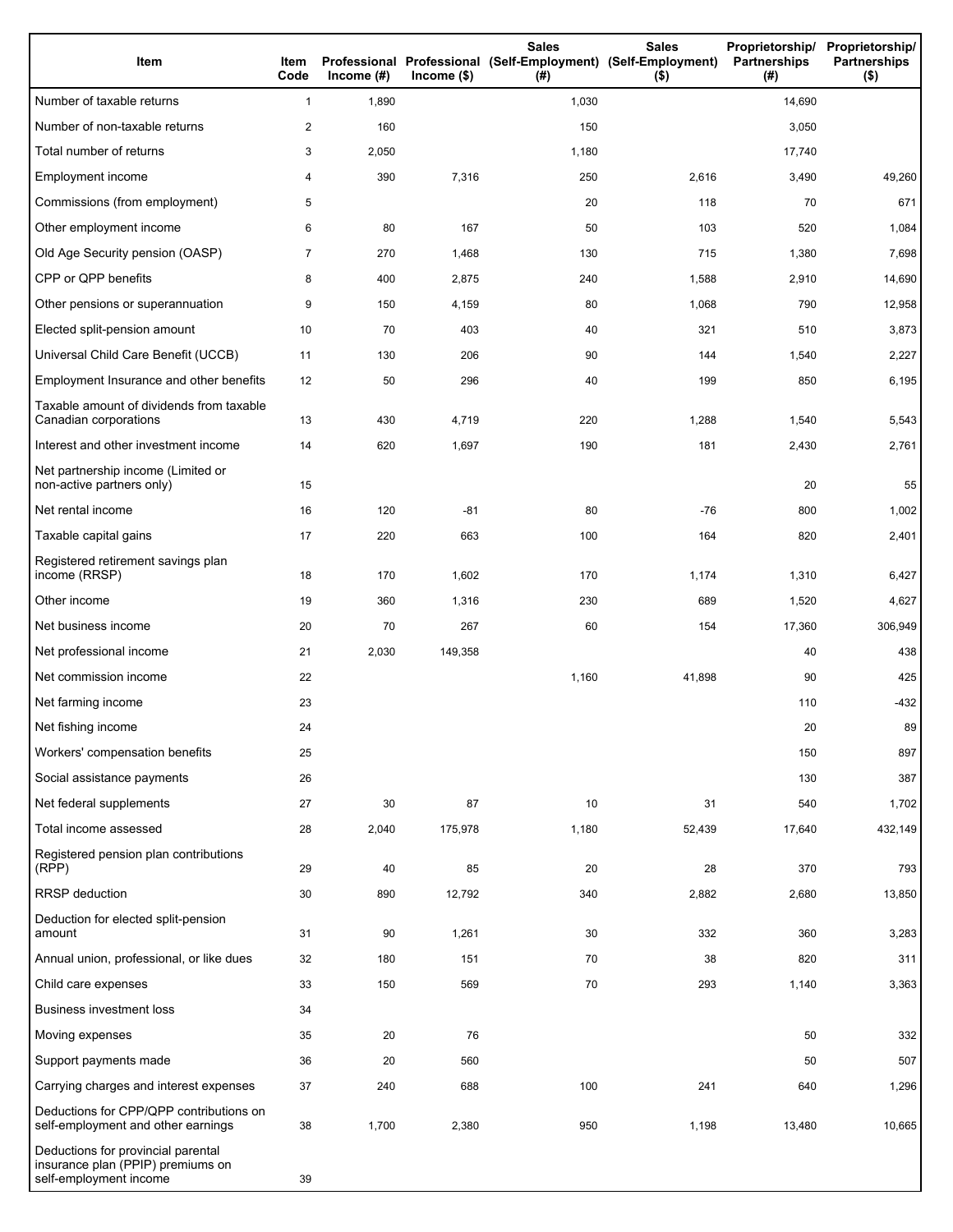| Item                                                              | Item<br>Code | Income $(\#)$ | $lncome$ (\$) | <b>Sales</b><br>Professional Professional (Self-Employment) (Self-Employment)<br>(#) | <b>Sales</b><br>$($ \$) | Proprietorship/<br>Partnerships<br>(#) | Proprietorship/<br>Partnerships<br>$($ \$) |
|-------------------------------------------------------------------|--------------|---------------|---------------|--------------------------------------------------------------------------------------|-------------------------|----------------------------------------|--------------------------------------------|
| Exploration and development expenses                              | 40           | 10            | 37            |                                                                                      |                         |                                        |                                            |
| Other employment expenses                                         | 41           | 10            | 60            | 60                                                                                   | 524                     | 270                                    | 1,297                                      |
| Clergy residence deduction                                        | 42           |               |               |                                                                                      |                         | 10                                     | 82                                         |
| Other deductions                                                  | 43           | 50            | 51            | 30                                                                                   | 26                      | 320                                    | 234                                        |
| Total deductions before adjustments                               | 44           | 1,870         | 18,776        | 1,020                                                                                | 5,680                   | 14,570                                 | 36,114                                     |
| Social benefits repayment                                         | 45           | 110           | 542           | 30                                                                                   | 78                      | 130                                    | 369                                        |
| Net income after adjustments                                      | 46           | 2,020         | 156,940       | 1,150                                                                                | 46,823                  | 16,930                                 | 401,801                                    |
| Canadian Forces personnel and police<br>deduction                 | 47           |               |               |                                                                                      |                         |                                        |                                            |
| Security options deductions                                       | 48           |               |               |                                                                                      |                         |                                        |                                            |
| Other payments deductions                                         | 49           | 40            | 122           | 30                                                                                   | 69                      | 800                                    | 2,986                                      |
| Non-capital losses of other years                                 | 50           |               |               | 10                                                                                   | 86                      | 170                                    | 1,374                                      |
| Net capital losses of other years                                 | 51           | 80            | 147           | 30                                                                                   | 22                      | 140                                    | 160                                        |
| Capital gains deduction                                           | 52           |               |               |                                                                                      |                         | 20                                     | 384                                        |
| Northern residents deductions                                     | 53           |               |               |                                                                                      |                         |                                        |                                            |
| Additional deductions                                             | 54           |               |               |                                                                                      |                         | 60                                     | 52                                         |
| Farming/fishing losses of prior years                             | 55           |               |               |                                                                                      |                         |                                        |                                            |
| Total deductions from net income                                  | 56           | 130           | 411           | 70                                                                                   | 188                     | 1,160                                  | 5,004                                      |
| Taxable income assessed                                           | 57           | 2,020         | 156,529       | 1,140                                                                                | 46,640                  | 16,900                                 | 396,994                                    |
| Basic personal amount                                             | 58           | 2,040         | 22,106        | 1,180                                                                                | 12,753                  | 17,740                                 | 191,254                                    |
| Age amount                                                        | 59           | 160           | 779           | 110                                                                                  | 590                     | 1,310                                  | 7,873                                      |
| Spouse or common-law partner amount                               | 60           | 120           | 840           | 90                                                                                   | 632                     | 1,870                                  | 12,668                                     |
| Amount for eligible dependant                                     | 61           | 60            | 666           | 30                                                                                   | 339                     | 670                                    | 6,856                                      |
| Amount for children 17 and under                                  | 62           | 390           | 1,477         | 180                                                                                  | 694                     | 2,470                                  | 9,370                                      |
| Amount for infirm dependants age 18 or<br>older                   | 63           |               |               |                                                                                      |                         | 20                                     | 95                                         |
| CPP or QPP contributions through<br>employment                    | 64           | 330           | 227           | 210                                                                                  | 105                     | 3,000                                  | 1,851                                      |
| CPP or QPP contributions on<br>self-employment and other earnings | 65           | 1,700         | 2,380         | 950                                                                                  | 1,198                   | 13,480                                 | 10,665                                     |
| Employment Insurance premiums                                     | 66           | 250           | 78            | 160                                                                                  | 38                      | 2,570                                  | 748                                        |
| PPIP premiums paid                                                | 67           |               |               |                                                                                      |                         |                                        |                                            |
| PPIP premiums payable on employment<br>income                     | 68           |               |               |                                                                                      |                         |                                        |                                            |
| PPIP premiums payable on<br>self-employment income                | 69           |               |               |                                                                                      |                         |                                        |                                            |
| Volunteer firefighters' amount                                    | 70           |               |               |                                                                                      |                         | 70                                     | 222                                        |
| Canada employment amount                                          | 71           | 450           | 417           | 260                                                                                  | 257                     | 3,730                                  | 3,630                                      |
| Public transit amount                                             | 72           |               |               |                                                                                      |                         | 20                                     | 9                                          |
| Children's fitness amount                                         | 73           | 240           | 152           | 90                                                                                   | 52                      | 970                                    | 476                                        |
| Children's arts amount                                            | 74           | 100           | 51            | 20                                                                                   | 6                       | 220                                    | 99                                         |
| Home buyers' amount                                               | 75           | 20            | 79            |                                                                                      |                         | 50                                     | 252                                        |
| Pension income amount                                             | 76           | 220           | 420           | 110                                                                                  | 209                     | 1,230                                  | 2,299                                      |
| Caregiver amount                                                  | 77           |               |               |                                                                                      |                         | 120                                    | 534                                        |
| Disability amount                                                 | 78           | 20            | 113           | 10                                                                                   | 106                     | 210                                    | 1,576                                      |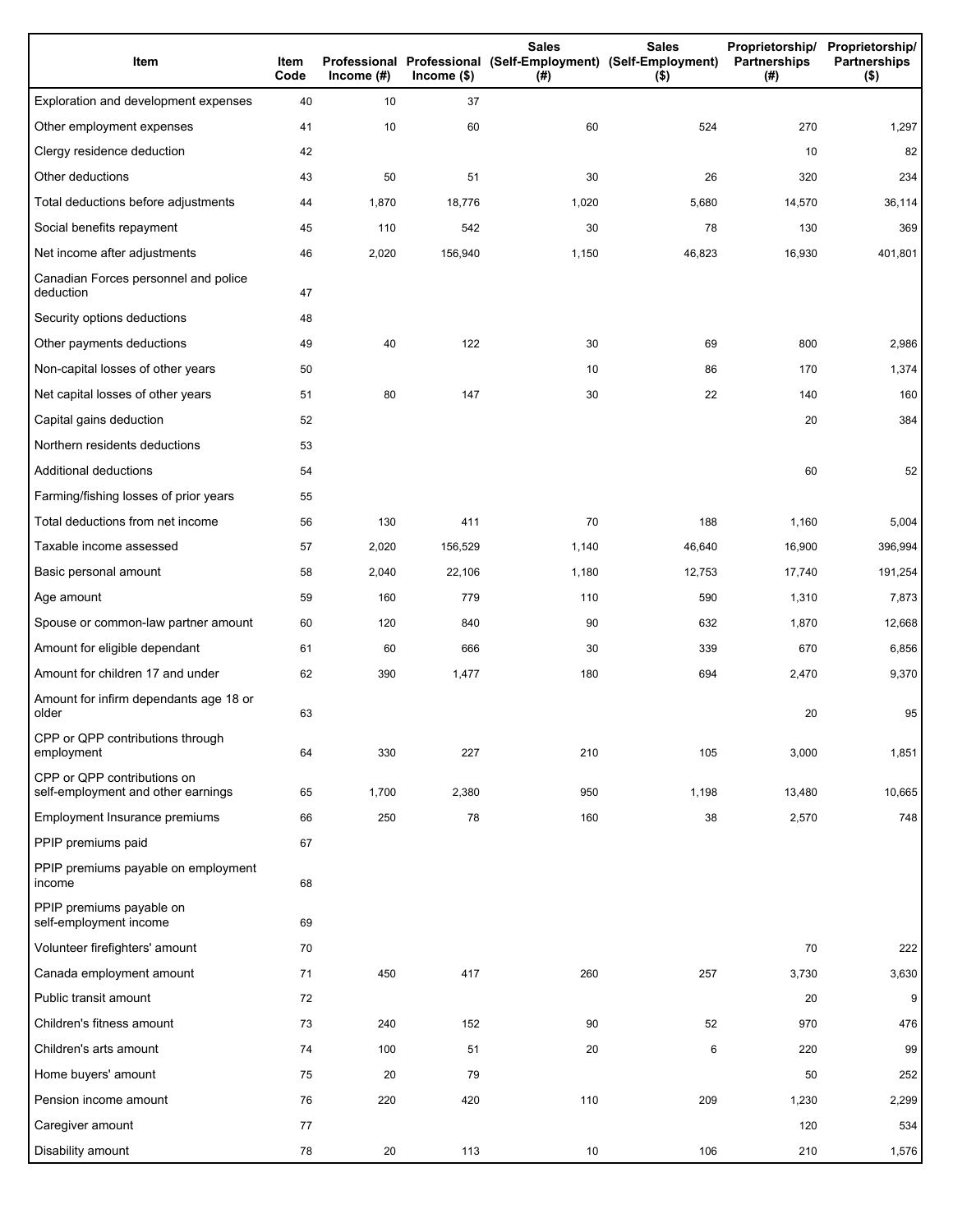| Item                                                                 | <b>Item</b><br>Code | Income (#) | $lncome$ (\$) | <b>Sales</b><br>Professional Professional (Self-Employment) (Self-Employment)<br>(#) | <b>Sales</b><br>$($ \$) | Proprietorship/<br>Partnerships<br>(#) | Proprietorship/<br><b>Partnerships</b><br>$($ \$) |
|----------------------------------------------------------------------|---------------------|------------|---------------|--------------------------------------------------------------------------------------|-------------------------|----------------------------------------|---------------------------------------------------|
| Disability amount transferred from a<br>dependant                    | 79                  | 30         | 225           | 10                                                                                   | 114                     | 200                                    | 1,862                                             |
| Interest paid on student loans                                       | 80                  | 130        | 141           |                                                                                      |                         | 390                                    | 213                                               |
| Tuition, education, and textbook amounts                             | 81                  | 90         | 868           | 50                                                                                   | 203                     | 420                                    | 1,928                                             |
| Tuition, education, and textbook amounts<br>transferred from a child | 82                  | 130        | 822           | 50                                                                                   | 247                     | 370                                    | 1,868                                             |
| Amounts transferred from spouse or<br>common-law partner             | 83                  | 70         | 319           | 30                                                                                   | 138                     | 800                                    | 4,019                                             |
| Medical expenses                                                     | 84                  | 510        | 1,247         | 320                                                                                  | 691                     | 5,110                                  | 9,138                                             |
| Total tax credits on personal amounts                                | 85                  | 2,050      | 5,027         | 1,180                                                                                | 2,769                   | 17,740                                 | 40,429                                            |
| Allowable charitable donations and<br>government gifts               | 86                  | 800        | 1,780         | 400                                                                                  | 692                     | 2,870                                  | 4,241                                             |
| Eligible cultural and ecological gifts                               | 87                  |            |               |                                                                                      |                         |                                        |                                                   |
| Total tax credit on donations and gifts                              | 88                  | 800        | 497           | 400                                                                                  | 192                     | 2,830                                  | 1,171                                             |
| Total federal non-refundable tax credits                             | 89                  | 2,050      | 5,524         | 1,180                                                                                | 2,960                   | 17,740                                 | 41,600                                            |
| Federal dividend tax credit                                          | 90                  | 400        | 649           | 200                                                                                  | 173                     | 1,160                                  | 693                                               |
| Overseas employment tax credit                                       | 91                  |            |               |                                                                                      |                         |                                        |                                                   |
| Minimum tax carryover                                                | 92                  |            |               |                                                                                      |                         | 10                                     | 26                                                |
| Basic federal tax                                                    | 93                  | 1,480      | 28,315        | 810                                                                                  | 5,607                   | 8,760                                  | 32,220                                            |
| Federal Foreign Tax Credit                                           | 94                  | 150        | 103           |                                                                                      |                         | 250                                    | 132                                               |
| Federal Political contribution tax credit                            | 95                  | 60         | 12            | 10                                                                                   | $\overline{2}$          | 50                                     | $\overline{7}$                                    |
| <b>Investment Tax Credit</b>                                         | 96                  |            |               |                                                                                      |                         | 120                                    | 318                                               |
| Labour-sponsored funds tax credit                                    | 97                  |            |               |                                                                                      |                         | 20                                     | 8                                                 |
| Alternative minimum tax payable                                      | 98                  |            |               |                                                                                      |                         |                                        |                                                   |
| Net federal tax                                                      | 99                  | 1,480      | 28,258        | 810                                                                                  | 5,597                   | 8,730                                  | 31,770                                            |
| CPP contributions on self-employment                                 | 100                 | 1,700      | 4,760         | 950                                                                                  | 2,396                   | 13,480                                 | 21,330                                            |
| Social Benefits repayment                                            | 101                 | 110        | 542           | 30                                                                                   | 78                      | 130                                    | 369                                               |
| Net Provincial Tax                                                   | 102                 | 1,470      | 15,040        | 810                                                                                  | 3,340                   | 8,840                                  | 19,897                                            |
| Total tax payable                                                    | 103                 | 1,890      | 48,605        | 1,030                                                                                | 11,412                  | 14,690                                 | 73,389                                            |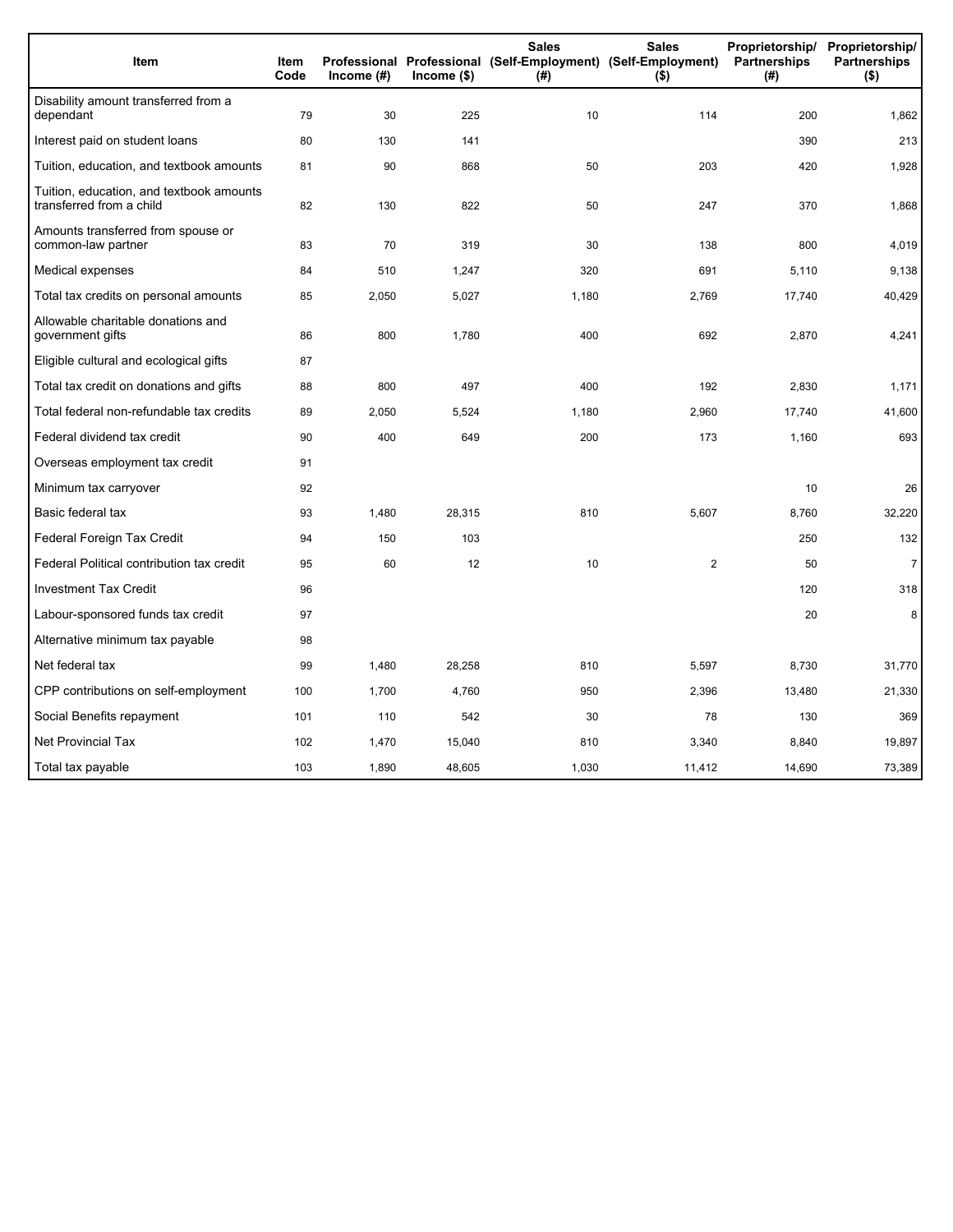| Item                                                                                           | Item<br>Code   | (#)    | Investment Investment<br>$($ \$) | Pension<br>(#) | <b>Pension</b><br>$($ \$) | <b>Benefit</b><br>(#) | <b>Benefit</b><br>$($ \$) |
|------------------------------------------------------------------------------------------------|----------------|--------|----------------------------------|----------------|---------------------------|-----------------------|---------------------------|
| Number of taxable returns                                                                      | $\mathbf{1}$   | 8,270  |                                  | 73,830         |                           | 17,940                |                           |
| Number of non-taxable returns                                                                  | $\overline{c}$ | 3,970  |                                  | 72,080         |                           | 46,930                |                           |
| Total number of returns                                                                        | 3              | 12,240 |                                  | 145,910        |                           | 64,870                |                           |
| Employment income                                                                              | 4              | 4,670  | 141,862                          | 12,800         | 97,875                    | 26,230                | 179,455                   |
| Commissions (from employment)                                                                  | 5              | 70     | 1,192                            | 120            | 366                       | 210                   | 261                       |
| Other employment income                                                                        | 6              | 560    | 1,837                            | 9,220          | 14,150                    | 1,590                 | 1,582                     |
| Old Age Security pension (OASP)                                                                | 7              | 2,980  | 16,936                           | 111,090        | 687,666                   | 8,710                 | 49,775                    |
| CPP or QPP benefits                                                                            | 8              | 4,340  | 26,944                           | 135,150        | 893,731                   | 11,880                | 31,297                    |
| Other pensions or superannuation                                                               | 9              | 1,940  | 34,342                           | 84,130         | 1,621,758                 | 700                   | 3,333                     |
| Elected split-pension amount                                                                   | 10             | 670    | 4,812                            | 21,550         | 262,206                   | 350                   | 1,604                     |
| Universal Child Care Benefit (UCCB)                                                            | 11             | 460    | 751                              | 240            | 325                       | 12,710                | 19,899                    |
| Employment Insurance and other benefits                                                        | 12             | 630    | 5,359                            | 3,390          | 22,735                    | 26,050                | 321,971                   |
| Taxable amount of dividends from taxable Canadian corporations                                 | 13             | 8,580  | 544,884                          | 21,620         | 57,532                    | 990                   | 757                       |
| Interest and other investment income                                                           | 14             | 6,650  | 43,678                           | 42,920         | 52,972                    | 2,580                 | 1,546                     |
| Net partnership income (Limited or non-active partners only)                                   | 15             | 150    | 1,060                            | 150            | 251                       |                       |                           |
| Net rental income                                                                              | 16             | 2,790  | 17,117                           | 2,180          | 292                       | 200                   | $-146$                    |
| Taxable capital gains                                                                          | 17             | 3,510  | 117,610                          | 11,110         | 14,734                    | 440                   | 274                       |
| Registered retirement savings plan income (RRSP)                                               | 18             | 960    | 8,791                            | 10,830         | 56,038                    | 1,520                 | 4,337                     |
| Other income                                                                                   | 19             | 3,530  | 14,309                           | 24,160         | 68,626                    | 2,630                 | 5,798                     |
| Net business income                                                                            | 20             | 790    | 3,318                            | 3,060          | 6,168                     | 740                   | 404                       |
| Net professional income                                                                        | 21             | 190    | 3,674                            | 470            | 2,336                     | 70                    | 45                        |
| Net commission income                                                                          | 22             | 110    | 1,683                            | 290            | 607                       | 130                   | 158                       |
| Net farming income                                                                             | 23             | 130    | -563                             | 580            | $-2,126$                  | 80                    | $-319$                    |
| Net fishing income                                                                             | 24             | 50     | 747                              | 90             | 58                        | 260                   | 788                       |
| Workers' compensation benefits                                                                 | 25             | 70     | 599                              | 1,960          | 9,371                     | 3,450                 | 61,129                    |
| Social assistance payments                                                                     | 26             | 20     | 73                               | 1,490          | 2,564                     | 24,990                | 178,008                   |
| Net federal supplements                                                                        | 27             | 450    | 1,169                            | 54,350         | 203,118                   | 9,810                 | 77,362                    |
| Total income assessed                                                                          | 28             | 12,230 | 992,595                          | 145,910        | 4,074,777                 | 64,870                | 939,646                   |
| Registered pension plan contributions (RPP)                                                    | 29             | 470    | 1,350                            | 2,280          | 3,013                     | 1,480                 | 862                       |
| <b>RRSP</b> deduction                                                                          | 30             | 2,100  | 21,388                           | 3,490          | 11,860                    | 1,520                 | 2,117                     |
| Deduction for elected split-pension amount                                                     | 31             | 710    | 6,517                            | 23,180         | 251,991                   | 140                   | 642                       |
| Annual union, professional, or like dues                                                       | 32             | 870    | 445                              | 6,350          | 1,079                     | 4,090                 | 891                       |
| Child care expenses                                                                            | 33             | 350    | 1,479                            | 100            | 196                       | 2,280                 | 5,343                     |
| <b>Business investment loss</b>                                                                | 34             | 20     | 225                              | 30             | 453                       |                       |                           |
| Moving expenses                                                                                | 35             | 30     | 96                               | 40             | 220                       | 60                    | 104                       |
| Support payments made                                                                          | 36             | 60     | 1,708                            | 320            | 2,563                     | 30                    | 130                       |
| Carrying charges and interest expenses                                                         | 37             | 2,880  | 14,980                           | 15,360         | 11,792                    | 380                   | 212                       |
| Deductions for CPP/QPP contributions on self-employment and other<br>earnings                  | 38             | 530    | 277                              | 860            | 221                       | 320                   | 52                        |
| Deductions for provincial parental insurance plan (PPIP) premiums on<br>self-employment income | 39             |        |                                  |                |                           |                       |                           |
| Exploration and development expenses                                                           | 40             | 80     | 769                              | 100            | 578                       |                       |                           |
| Other employment expenses                                                                      | 41             | 170    | 650                              | 480            | 1,110                     | 1,070                 | 2,551                     |
| Clergy residence deduction                                                                     | 42             |        |                                  | 50             | 344                       |                       |                           |
| Other deductions                                                                               | 43             | 750    | 723                              | 3,110          | 12,120                    | 3,770                 | 3,027                     |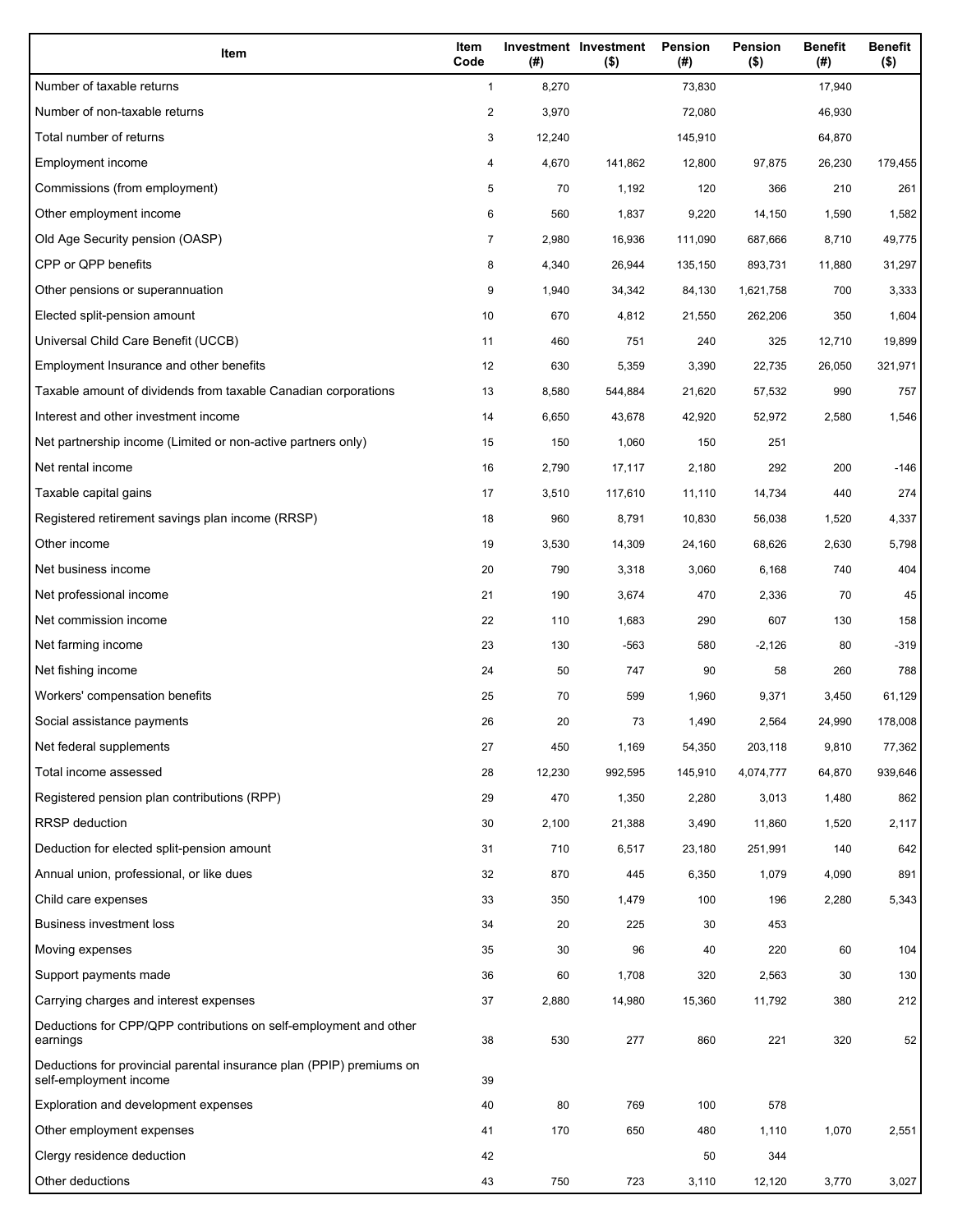| Item                                                              | <b>Item Code</b> | (#)    | Investment Investment<br>$($ \$) |         | Pension (#) Pension (\$) Benefit (#) Benefit (\$) |        |         |
|-------------------------------------------------------------------|------------------|--------|----------------------------------|---------|---------------------------------------------------|--------|---------|
| Total deductions before adjustments                               | 44               | 5,940  | 50,667                           | 41,210  | 297,574                                           | 11,470 | 16,181  |
| Social benefits repayment                                         | 45               | 1,150  | 4,700                            | 1,960   | 4,696                                             | 20     | 30      |
| Net income after adjustments                                      | 46               | 12,100 | 938,244                          | 145,870 | 3,772,817                                         | 64,800 | 924,023 |
| Canadian Forces personnel and police deduction                    | 47               |        |                                  |         |                                                   |        |         |
| Security options deductions                                       | 48               |        |                                  |         |                                                   |        |         |
| Other payments deductions                                         | 49               | 520    | 1,816                            | 56,830  | 215,052                                           | 37,310 | 316,524 |
| Non-capital losses of other years                                 | 50               | 40     | 342                              | 40      | 184                                               | 20     | 71      |
| Net capital losses of other years                                 | 51               | 820    | 4,957                            | 2,580   | 2,696                                             | 40     | 18      |
| Capital gains deduction                                           | 52               | 420    | 50,253                           | 90      | 671                                               |        |         |
| Northern residents deductions                                     | 53               |        |                                  | 10      | 28                                                |        |         |
| Additional deductions                                             | 54               | 130    | 326                              | 6,130   | 16,718                                            | 520    | 1,960   |
| Farming/fishing losses of prior years                             | 55               |        |                                  | 10      | 71                                                |        |         |
| Total deductions from net income                                  | 56               | 1,800  | 57,848                           | 62,220  | 235,459                                           | 37,570 | 318,632 |
| Taxable income assessed                                           | 57               | 12,090 | 880,450                          | 145,640 | 3,537,592                                         | 49,050 | 606,464 |
| Basic personal amount                                             | 58               | 12,240 | 131,983                          | 145,910 | 1,576,843                                         | 64,870 | 699,071 |
| Age amount                                                        | 59               | 2,090  | 9,731                            | 110,220 | 700,558                                           | 8,760  | 58,224  |
| Spouse or common-law partner amount                               | 60               | 620    | 4,186                            | 7,830   | 31,040                                            | 3,930  | 31,900  |
| Amount for eligible dependant                                     | 61               | 170    | 1,679                            | 540     | 4,576                                             | 6,210  | 65,286  |
| Amount for children 17 and under                                  | 62               | 1,190  | 4,884                            | 800     | 2,560                                             | 10,200 | 38,370  |
| Amount for infirm dependants age 18 or older                      | 63               | 20     | 79                               | 230     | 1,226                                             | 40     | 213     |
| CPP or QPP contributions through employment                       | 64               | 3,630  | 4,108                            | 5,570   | 2,266                                             | 18,570 | 5,294   |
| CPP or QPP contributions on self-employment and other earnings    | 65               | 530    | 277                              | 860     | 221                                               | 320    | 52      |
| Employment Insurance premiums                                     | 66               | 2,310  | 835                              | 8,580   | 1,648                                             | 21,520 | 3,371   |
| PPIP premiums paid                                                | 67               |        |                                  |         |                                                   |        |         |
| PPIP premiums payable on employment income                        | 68               |        |                                  |         |                                                   |        |         |
| PPIP premiums payable on self-employment income                   | 69               |        |                                  |         |                                                   |        |         |
| Volunteer firefighters' amount                                    | 70               | 20     | 60                               | 160     | 465                                               | 140    | 411     |
| Canada employment amount                                          | 71               | 4,850  | 5,040                            | 20,130  | 15,669                                            | 25,560 | 26,283  |
| Public transit amount                                             | 72               | 40     | 12                               | 370     | 103                                               | 200    | 70      |
| Children's fitness amount                                         | 73               | 640    | 420                              | 190     | 79                                                | 1,010  | 360     |
| Children's arts amount                                            | 74               | 220    | 117                              | 50      | 22                                                | 170    | 54      |
| Home buyers' amount                                               | 75               | 30     | 120                              | 50      | 233                                               | 140    | 644     |
| Pension income amount                                             | 76               | 2,450  | 4,632                            | 96,040  | 184,516                                           | 1,010  | 1,630   |
| Caregiver amount                                                  | 77               | 70     | 344                              | 870     | 4,128                                             | 650    | 3,089   |
| Disability amount                                                 | 78               | 380    | 2,849                            | 11,800  | 88,769                                            | 1,950  | 14,677  |
| Disability amount transferred from a dependant                    | 79               | 110    | 946                              | 940     | 7,063                                             | 630    | 6,053   |
| Interest paid on student loans                                    | 80               | 120    | 75                               | 60      | 25                                                | 1,250  | 614     |
| Tuition, education, and textbook amounts                          | 81               | 890    | 7,630                            | 310     | 608                                               | 2,330  | 9,796   |
| Tuition, education, and textbook amounts transferred from a child | 82               | 330    | 1,746                            | 630     | 3,022                                             | 220    | 941     |
| Amounts transferred from spouse or common-law partner             | 83               | 450    | 2,075                            | 17,170  | 94,167                                            | 2,350  | 11,997  |
| Medical expenses                                                  | 84               | 2,970  | 12,380                           | 48,080  | 166,904                                           | 7,840  | 12,962  |
| Total tax credits on personal amounts                             | 85               | 12,240 | 29,435                           | 145,910 | 433,007                                           | 64,870 | 148,705 |
| Allowable charitable donations and government gifts               | 86               | 3,310  | 15,146                           | 36,030  | 112,175                                           | 2,220  | 1,072   |
| Eligible cultural and ecological gifts                            | 87               |        |                                  | 70      | 67                                                |        |         |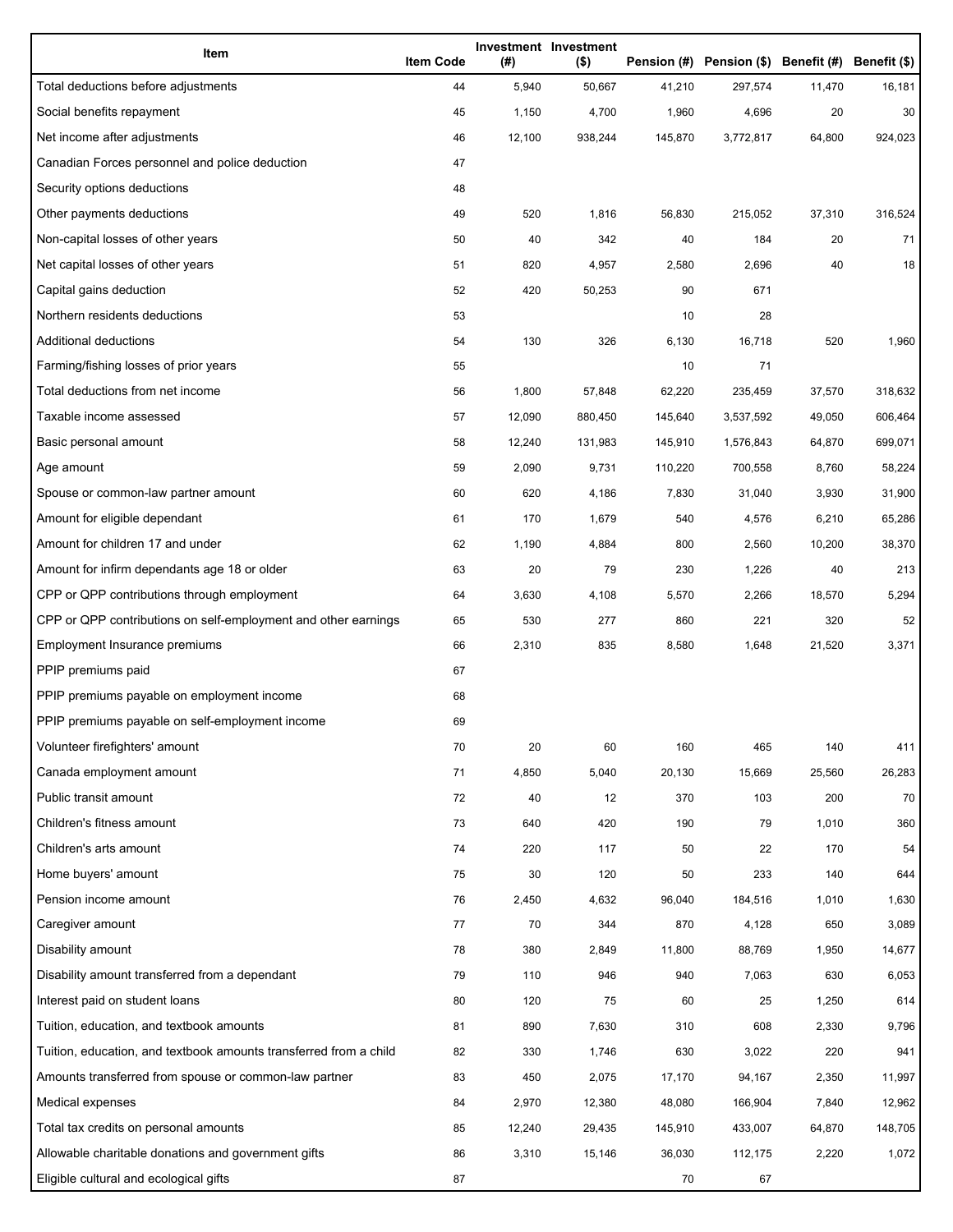| Item                                      | <b>Item Code</b> | (#)    | Investment Investment<br>$($ \$) | Pension (#) | Pension (\$) Benefit (#) |        | Benefit (\$)   |
|-------------------------------------------|------------------|--------|----------------------------------|-------------|--------------------------|--------|----------------|
| Total tax credit on donations and gifts   | 88               | 3,300  | 4,327                            | 35,830      | 13,992                   | 2,120  | 274            |
| Total federal non-refundable tax credits  | 89               | 12,240 | 33,762                           | 145,910     | 446,998                  | 64,870 | 148,979        |
| Federal dividend tax credit               | 90               | 7,500  | 72,646                           | 16,590      | 7,615                    | 570    | 64             |
| Overseas employment tax credit            | 91               |        |                                  |             |                          |        |                |
| Minimum tax carryover                     | 92               | 320    | 716                              | 70          | 162                      |        |                |
| Basic federal tax                         | 93               | 6,990  | 87,689                           | 63,620      | 180,071                  | 16,550 | 23,043         |
| Federal Foreign Tax Credit                | 94               | 1,470  | 817                              | 4,880       | 767                      | 70     | 4              |
| Federal Political contribution tax credit | 95               | 180    | 37                               | 1,110       | 150                      | 20     | $\overline{2}$ |
| <b>Investment Tax Credit</b>              | 96               | 60     | 134                              | 80          | 81                       | 20     | 8              |
| Labour-sponsored funds tax credit         | 97               |        |                                  | 30          | 5                        |        |                |
| Alternative minimum tax payable           | 98               | 380    | 2,265                            |             |                          |        |                |
| Net federal tax                           | 99               | 6,920  | 86,700                           | 63,530      | 179,075                  | 16,510 | 23,030         |
| CPP contributions on self-employment      | 100              | 530    | 554                              | 860         | 442                      | 320    | 103            |
| Social Benefits repayment                 | 101              | 1,150  | 4,700                            | 1,960       | 4,696                    | 20     | 30             |
| Net Provincial Tax                        | 102              | 7,790  | 47,007                           | 72,660      | 131,220                  | 16,450 | 16,244         |
| Total tax payable                         | 103              | 8,270  | 138,961                          | 73,830      | 315,433                  | 17,940 | 39,407         |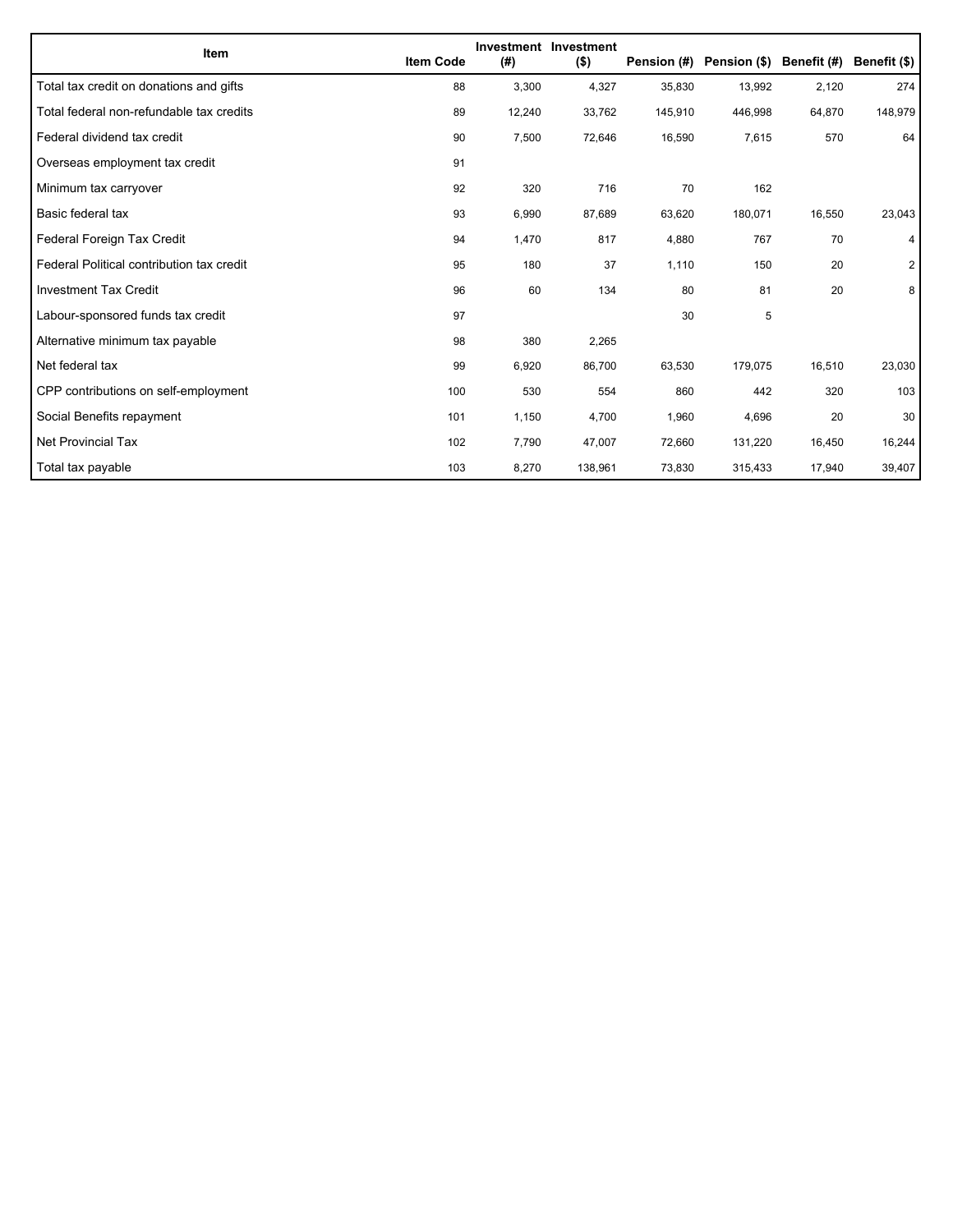| Item                                                                                        | Item Code Other (#) |        | Other (\$) |
|---------------------------------------------------------------------------------------------|---------------------|--------|------------|
| Number of taxable returns                                                                   | $\mathbf{1}$        | 6,050  |            |
| Number of non-taxable returns                                                               | 2                   | 7,400  |            |
| Total number of returns                                                                     | 3                   | 13,440 |            |
| Employment income                                                                           | 4                   | 3,790  | 42,897     |
| Commissions (from employment)                                                               | 5                   | 60     | 521        |
| Other employment income                                                                     | 6                   | 590    | 1,506      |
| Old Age Security pension (OASP)                                                             | $\overline{7}$      | 1,050  | 5,006      |
| CPP or QPP benefits                                                                         | 8                   | 3,930  | 23,293     |
| Other pensions or superannuation                                                            | 9                   | 1,430  | 22,373     |
| Elected split-pension amount                                                                | 10                  | 620    | 3,299      |
| Universal Child Care Benefit (UCCB)                                                         | 11                  | 290    | 396        |
| Employment Insurance and other benefits                                                     | 12                  | 1,000  | 6,997      |
| Taxable amount of dividends from taxable Canadian corporations                              | 13                  | 1,650  | 5,047      |
| Interest and other investment income                                                        | 14                  | 2,530  | 3,173      |
| Net partnership income (Limited or non-active partners only)                                | 15                  | 10     | 26         |
| Net rental income                                                                           | 16                  | 180    | $-435$     |
| Taxable capital gains                                                                       | 17                  | 940    | 3,011      |
| Registered retirement savings plan income (RRSP)                                            | 18                  | 3,740  | 73,386     |
| Other income                                                                                | 19                  | 7,190  | 153,910    |
| Net business income                                                                         | 20                  | 430    | 934        |
| Net professional income                                                                     | 21                  | 80     | 492        |
| Net commission income                                                                       | 22                  | 50     | 194        |
| Net farming income                                                                          | 23                  | 30     | $-180$     |
| Net fishing income                                                                          | 24                  |        |            |
| Workers' compensation benefits                                                              | 25                  | 80     | 635        |
| Social assistance payments                                                                  | 26                  | 130    | 415        |
| Net federal supplements                                                                     | 27                  | 320    | 800        |
| Total income assessed                                                                       | 28                  | 9,960  | 359,393    |
| Registered pension plan contributions (RPP)                                                 | 29                  | 700    | 1,402      |
| RRSP deduction                                                                              | 30                  | 1,140  | 16,281     |
| Deduction for elected split-pension amount                                                  | 31                  | 570    | 5,776      |
| Annual union, professional, or like dues                                                    | 32                  | 920    | 261        |
| Child care expenses                                                                         | 33                  | 100    | 268        |
| <b>Business investment loss</b>                                                             | 34                  | 10     | 138        |
| Moving expenses                                                                             | 35                  | 40     | 81         |
| Support payments made                                                                       | 36                  | 20     | 217        |
| Carrying charges and interest expenses                                                      | 37                  | 960    | 1,677      |
| Deductions for CPP/QPP contributions on self-employment and other earnings                  | 38                  | 180    | 73         |
| Deductions for provincial parental insurance plan (PPIP) premiums on self-employment income | 39                  |        |            |
| Exploration and development expenses                                                        | 40                  |        |            |
| Other employment expenses                                                                   | 41                  | 120    | 612        |
| Clergy residence deduction                                                                  | 42                  |        |            |
| Other deductions                                                                            | 43                  | 400    | 3,758      |
| Total deductions before adjustments                                                         | 44                  | 3,330  | 30,595     |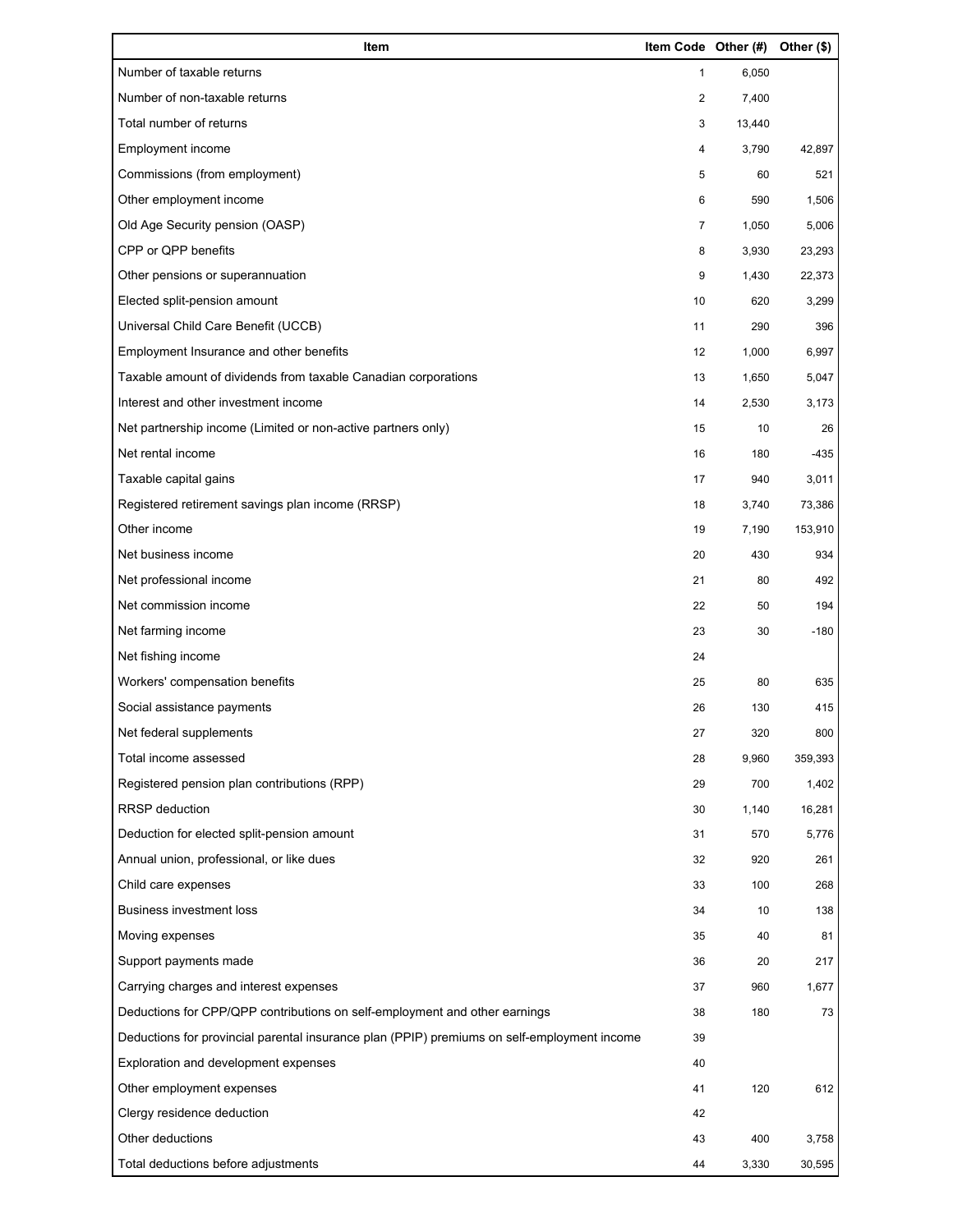| Item                                                              | Item Code Other (#) |        | Other (\$) |
|-------------------------------------------------------------------|---------------------|--------|------------|
| Social benefits repayment                                         | 45                  | 350    | 1,021      |
| Net income after adjustments                                      | 46                  | 9,940  | 328,021    |
| Canadian Forces personnel and police deduction                    | 47                  |        |            |
| Security options deductions                                       | 48                  |        |            |
| Other payments deductions                                         | 49                  | 520    | 1,843      |
| Non-capital losses of other years                                 | 50                  | 20     | 174        |
| Net capital losses of other years                                 | 51                  | 210    | 446        |
| Capital gains deduction                                           | 52                  |        |            |
| Northern residents deductions                                     | 53                  |        |            |
| Additional deductions                                             | 54                  | 70     | 411        |
| Farming/fishing losses of prior years                             | 55                  |        |            |
| Total deductions from net income                                  | 56                  | 810    | 3,106      |
| Taxable income assessed                                           | 57                  | 9,930  | 324,915    |
| Basic personal amount                                             | 58                  | 13,440 | 144,892    |
| Age amount                                                        | 59                  | 870    | 4,641      |
| Spouse or common-law partner amount                               | 60                  | 680    | 4,503      |
| Amount for eligible dependant                                     | 61                  | 300    | 2,967      |
| Amount for children 17 and under                                  | 62                  | 630    | 2,451      |
| Amount for infirm dependants age 18 or older                      | 63                  | 20     | 103        |
| CPP or QPP contributions through employment                       | 64                  | 2,310  | 1,440      |
| CPP or QPP contributions on self-employment and other earnings    | 65                  | 180    | 73         |
| Employment Insurance premiums                                     | 66                  | 2,640  | 659        |
| PPIP premiums paid                                                | 67                  |        |            |
| PPIP premiums payable on employment income                        | 68                  |        |            |
| PPIP premiums payable on self-employment income                   | 69                  |        |            |
| Volunteer firefighters' amount                                    | 70                  |        |            |
| Canada employment amount                                          | 71                  | 3,860  | 3,733      |
| Public transit amount                                             | 72                  | 90     | 28         |
| Children's fitness amount                                         | 73                  | 210    | 106        |
| Children's arts amount                                            | 74                  | 50     | 19         |
| Home buyers' amount                                               | 75                  | 30     | 117        |
| Pension income amount                                             | 76                  | 2,020  | 3,812      |
| Caregiver amount                                                  | 77                  | 90     | 412        |
| Disability amount                                                 | 78                  | 500    | 3,791      |
| Disability amount transferred from a dependant                    | 79                  | 100    | 900        |
| Interest paid on student loans                                    | 80                  | 80     | 42         |
| Tuition, education, and textbook amounts                          | 81                  | 420    | 2,090      |
| Tuition, education, and textbook amounts transferred from a child | 82                  | 160    | 824        |
| Amounts transferred from spouse or common-law partner             | 83                  | 430    | 2,057      |
| Medical expenses                                                  | 84                  | 2,690  | 7,197      |
| Total tax credits on personal amounts                             | 85                  | 13,440 | 28,036     |
| Allowable charitable donations and government gifts               | 86                  | 2,140  | 4,953      |
| Eligible cultural and ecological gifts                            | 87                  |        |            |
| Total tax credit on donations and gifts                           | 88                  | 2,120  | 1,390      |